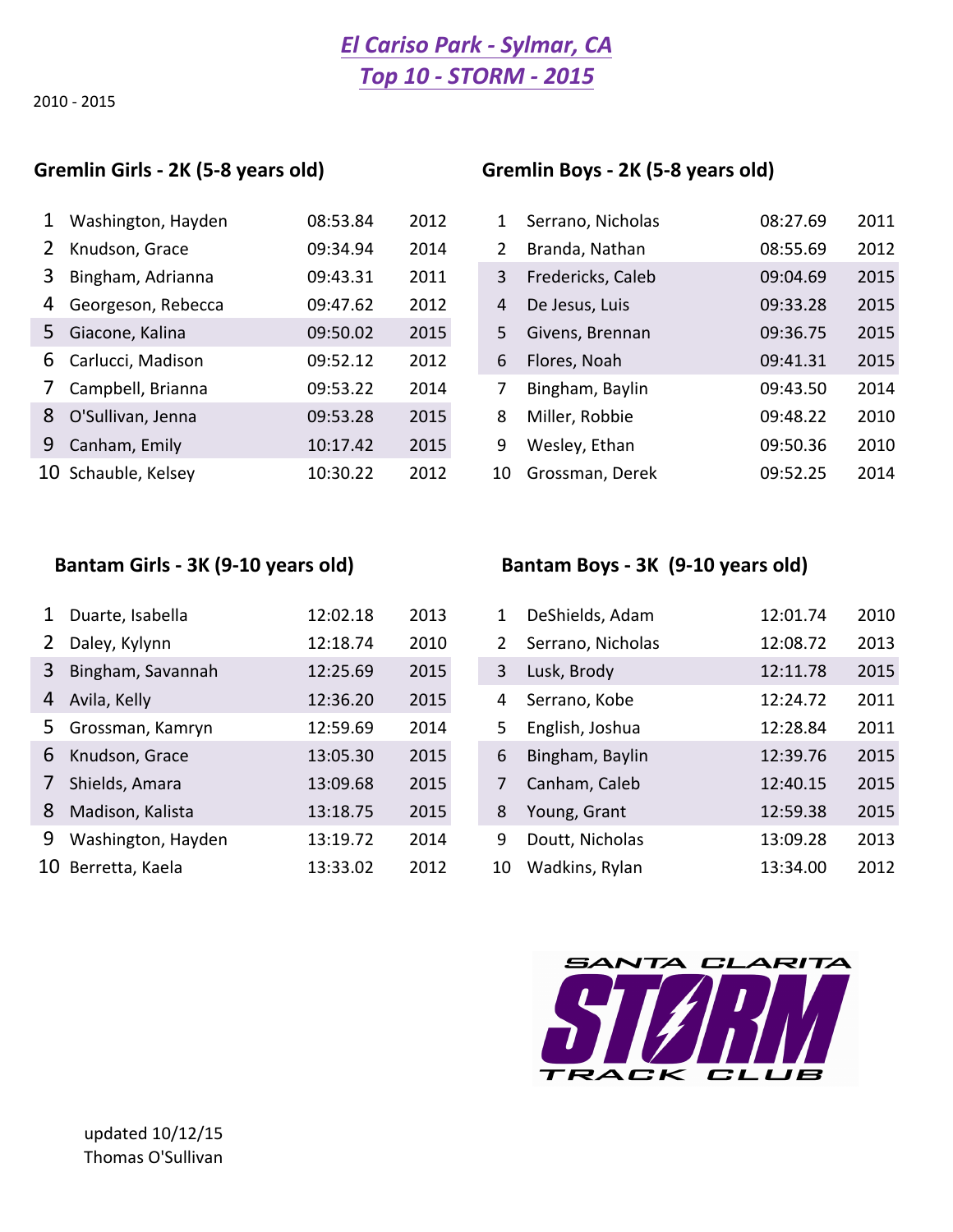# *Top 10 - STORM - 2015 El Cariso Park - Sylmar, CA*

### Midget Girls - 3K (11-12 years old) Midget Boys - 3K (11-12 years old)

| 1              | Fredericks, Hannah | 11:48.75 | 2015 | 1  | Gallardo, Blake   | 11:14.47 | 2014 |
|----------------|--------------------|----------|------|----|-------------------|----------|------|
| $2^{\circ}$    | Berretta, Kaela    | 11:56.53 | 2014 | 2  | Wadkins, Rylan    | 11:24.72 | 2014 |
|                | 3 Schauble, Shelbi | 12:07.84 | 2013 | 3  | Serrano, Nicholas | 11:33.09 | 2015 |
|                | 4 Duarte, Isabella | 12:12.00 | 2014 | 4  | Duarte, Joshua    | 11:39.15 | 2012 |
| 5              | Lindsey, Dakota    | 12:38.08 | 2010 | 5. | Romine, Hunter    | 11:59.87 | 2013 |
| 6              | Rasplicka, Kylie   | 12:40.15 | 2013 | 6  | Anderson, Thomas  | 12:20.43 | 2014 |
| 7 <sup>7</sup> | Wolf, Danae        | 13:08.81 | 2014 | 7  | Makar, Spencer    | 12:28.50 | 2011 |
|                | 8 Cruz, Emily      | 13:12.69 | 2015 | 8  | Rush, Daniel      | 12:32.38 | 2012 |
| 9              | Branda, Ayysa      | 13:23.59 | 2013 | 9  | Ostergard, Kai    | 12:38.56 | 2013 |
|                | 10 Bahr, Emma      | 13:28.96 | 2010 | 10 | Madison, Gabriel  | 12:43.50 | 2015 |

|    | Gallardo, Blake   | 11:14.47 | 2014 |
|----|-------------------|----------|------|
| 2  | Wadkins, Rylan    | 11:24.72 | 2014 |
| 3  | Serrano, Nicholas | 11:33.09 | 2015 |
| 4  | Duarte, Joshua    | 11:39.15 | 2012 |
| 5  | Romine, Hunter    | 11:59.87 | 2013 |
| 6  | Anderson, Thomas  | 12:20.43 | 2014 |
| 7  | Makar, Spencer    | 12:28.50 | 2011 |
| 8  | Rush, Daniel      | 12:32.38 | 2012 |
| 9  | Ostergard, Kai    | 12:38.56 | 2013 |
| 10 | Madison, Gabriel  | 12:43.50 | 2015 |

| $\mathbf{1}$   | Thompson, Kaylee     | 15:22.78 | 2012 | 1  | Romine, Hunter   | 14:52.09 | 2015 |
|----------------|----------------------|----------|------|----|------------------|----------|------|
| 2              | Davis, Abigail       | 16:13.90 | 2012 | 2  | Rubira, Ruben    | 14:55.92 | 2010 |
| 3              | Dang, Audrey         | 17:19.91 | 2015 | 3  | Acosta, Jacob    | 14:58.66 | 2012 |
| 4              | Bahr, Emma           | 17:46.41 | 2011 | 4  | Summer, Jonathan | 15:04.15 | 2010 |
|                | 5 Resnick, Kyla      | 17:59.81 | 2011 | 5  | Wadkins, Rylan   | 15:07.22 | 2015 |
| 6              | Dobbs, Mauri         | 18:02.31 | 2013 | 6  | Daley, Tynan     | 15:09.80 | 2010 |
| 7 <sup>7</sup> | Jacobsen, Lindsey    | 18:14.93 | 2013 | 7  | Bay, Jonathan    | 15:13.00 | 2010 |
| 8              | Victoria, Jacqueline | 18:39.75 | 2012 | 8  | Benitez, David   | 15:18.34 | 2012 |
|                | 9 Sehenuk, Savannah  | 18:51.69 | 2012 | 9  | Gallardo, Blake  | 15:20.72 | 2015 |
|                | 10 Pilarski, Sierra  | 19:06.50 | 2011 | 10 | Cucuta, Cristian | 15:21.64 | 2010 |

# Youth Girls - 4K (13-14 years old) **Youth Boys** - 4K (13-14 years old)

| 1  | Romine, Hunter   | 14:52.09 | 2015 |
|----|------------------|----------|------|
| 2  | Rubira, Ruben    | 14:55.92 | 2010 |
| 3  | Acosta, Jacob    | 14:58.66 | 2012 |
| 4  | Summer, Jonathan | 15:04.15 | 2010 |
| 5  | Wadkins, Rylan   | 15:07.22 | 2015 |
| 6  | Daley, Tynan     | 15:09.80 | 2010 |
| 7  | Bay, Jonathan    | 15:13.00 | 2010 |
| 8  | Benitez, David   | 15:18.34 | 2012 |
| 9  | Gallardo, Blake  | 15:20.72 | 2015 |
| 10 | Cucuta, Cristian | 15:21.64 | 2010 |